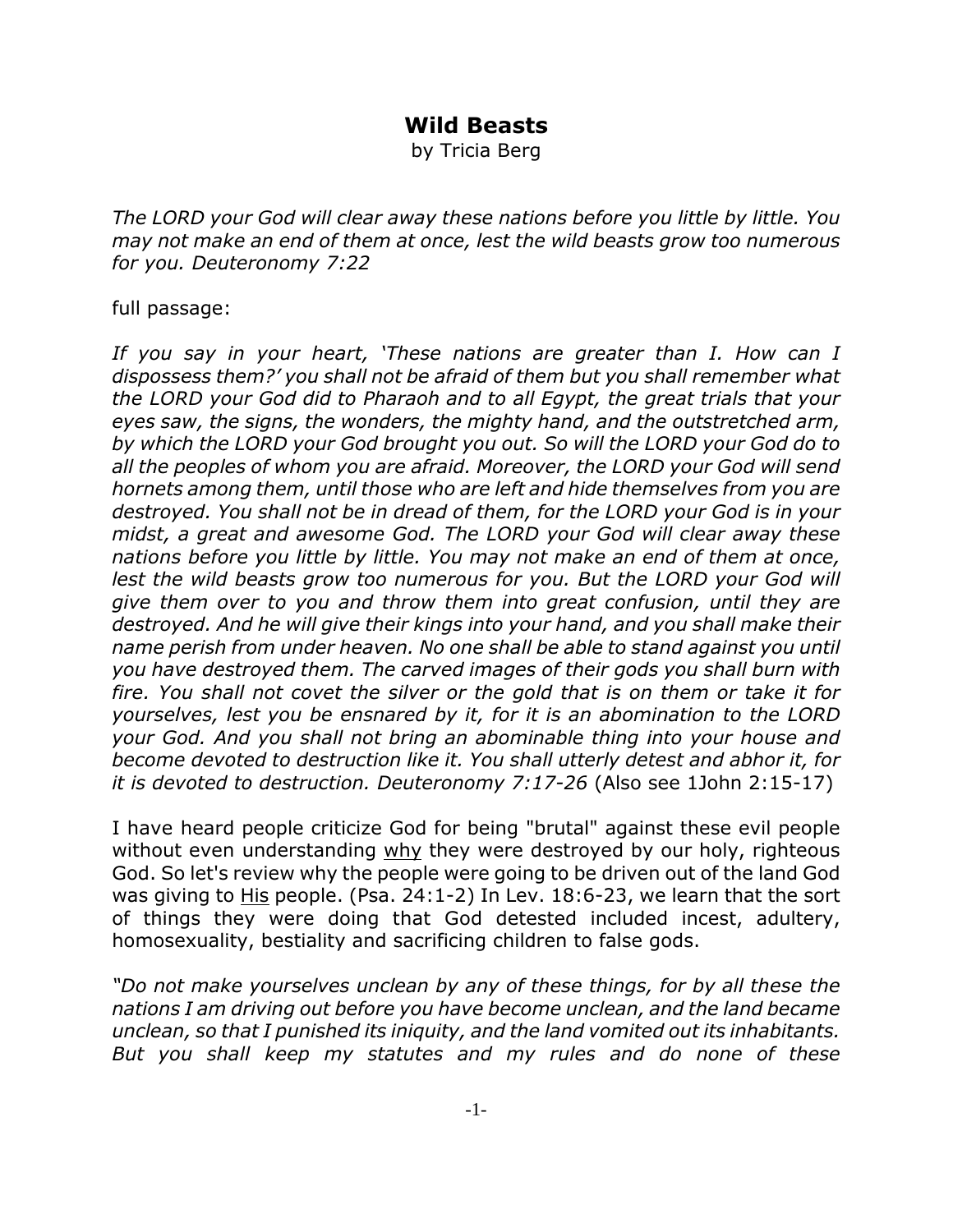*abominations, either the native or the stranger who sojourns among you (for the people of the land, who were before you, did all of these abominations, so that the land became unclean), lest the land vomit you out when you make it unclean, as it vomited out the nation that was before you. For everyone who does any of these abominations, the persons who do them shall be cut off from among their people. So keep my charge never to practice any of these abominable customs that were practiced before you, and never to make yourselves unclean by them: I am the LORD your God." Leviticus 18:24-30*

Remember, the promised land was a foreshadow of the kingdom of God. He still hates the same things now as he hated then. He doesn't "change with the times." (Mal. 3:6, Heb. 13:8) If He did, we couldn't be sure of His promises. But He made a way for us (believing Gentiles who are being grafted into Israel by entering into the New Covenant, forming the Church along with believing Jews in this age - Rom. 11:17-25, 1Cor. 11:25-26, Matt. 9:17, Heb. 8:13, Eph. 2:11-22, Heb. 11:39-40, Gal. 3:28-29, Rom. 2:28-29) to be cleansed through the blood of His only begotten Son, Jesus. Once having been cleansed, we are to refrain from doing those same things that the heathens and pagans were doing in the promised land before they were driven out. (1Cor. 6:9-20, 1Thess. 4:3-8) (These restrictions are in addition to obeying the "law of Christ." Mark 12:28-34, Rom. 13:8-14, Jam. 2:12)

*Therefore my judgment is that we should not trouble those of the Gentiles who turn to God, but should write to them to abstain from the things polluted by idols, and from sexual immorality, and from what has been strangled, and from blood. Acts 15:19-20*

Not only that, but the Israelites entering the promised land were not to FEAR those who were being dispossessed of the land, even though some of them were giants. (Num. 13:32-33, Josh. 1:9) We're in a situation these days where the inhabitants of the land we live in are embracing evil, but we're not supposed to go along with it, or fear those who hate us for refusing to do so. (1John 5:18-19, 4:5, John 15:19, 1Cor. 15:33-34, 1Pet. 4:3-5, Phil. 1:27-30, Matt. 10:28, 5:10-12, Luke 6:22-23) Jesus will be cleansing the land of all who cause sin when He takes His great power and begins to reign. (Matt. 13:40-43, 47-50, Rev. 11:17-18, Psa. 2, 50:16-23, Zeph. 3:11-13, Joel 3:13-17, Isa. 57:21)

Whoever can't accept God's terms can't enter into the kingdom of God. Only those who are born again will enter in, and those who ARE born again will NOT continue **living in** sin as they did before. (John 3:3-8 1John 3:4-10, Titus 3:3- 8) Those who are abiding IN Jesus (and thus belong to Him) bear GOOD fruit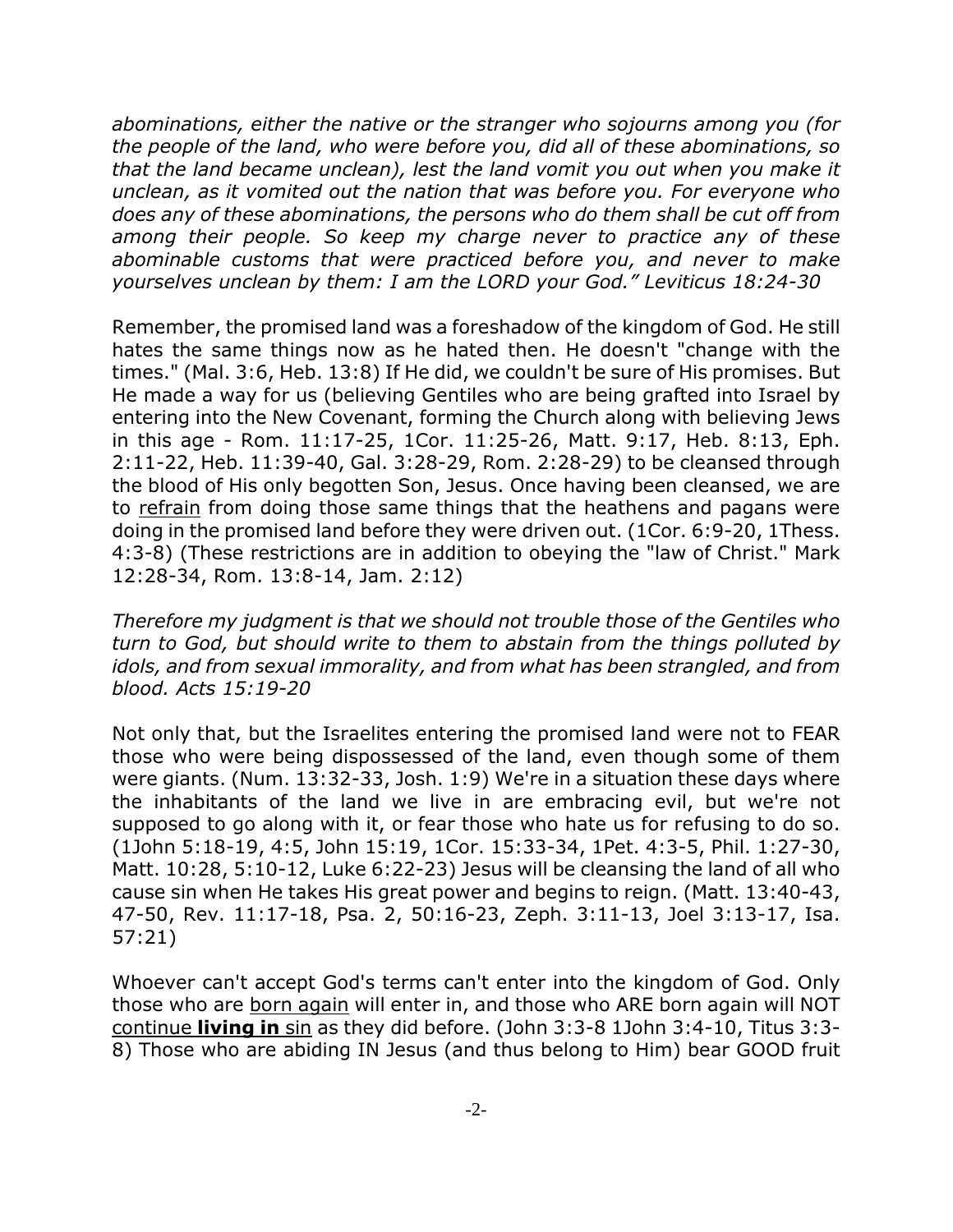(John 15:1-10, Gal. 5:13-25, Titus 2:11-15, Rom. 8:9, 13-23) The Bible says that those who never even hear the Gospel are better off than those who heard it, accepted it and then returned to wallowing in the mud of their sins instead of desiring the holiness offered by the blood of Jesus. (1John 1:9, Rev. 3:4-6, 2Pet. 2:20-22, Jude 1:23, 2Tim. 2:22-26, Jam. 5:19-20, Gal. 6:1)

Jesus said that most would NOT persevere in following Him until the end. (Matt. 13:18-23, 7:13-29, John 6:63-71, 1John 2:19) The foolish virgins in the parable let their lamps go OUT and couldn't see their way to the bridegroom when he arrived. (Matt. 25:1-13, Psa. 119:105, 111:10) The eye is the lamp of the body. (Luke 11:34) As the children's song goes, "be careful little eyes, what you see." (The same goes for hearing. Luke 8:16-18) Inheriting the kingdom of God is reserved for those who LOVE Him more than the world or anything in it, including than their sin. (Deut. 7:9, John 14:15, 15:10, Jam. 1:12, 2:5, 1Cor. 2:9, 2Tim. 4:8, Matt. 10:37-38, Rev. 2-3, Rev. 21:7-8)

"Washed their robes" in Rev. 22:14-15 does not mean washed, but then took them OFF or drug them through the mud, ignoring the Holy Spirit when He tried to get them to return to Jesus, who would have forgiven and cleansed them had they only heeded the prompting of the Holy Spirit to repent and asked (1John 1:9, Eph. 4:30, 1Thess. 5:19, Matt. 22:11-14) - had they not been deceived into thinking that you can love Him and the world, enjoy sin now and the kingdom later. (Eph. 4:17-24, 2Pet. 1:9-11, 1Pet 4:3-5, Heb. 3:12-14) When the Scriptures refer to "such WERE some of you" and "former manner of life" that MEANS something. It's not imaginary. (1Cor. 6:11, 1Pet. 1:14-19, Eph. 2:1-3, 5:3-17, 1Thess. 4:3-8, Rom. 6:15-23, 12:1-2, Col. 3:5-7, Titus 3:3) Those who have been set free FROM SIN will behave differently than they did when they were slaves to it. (John 8:34, Rom. 8:13-14, 2Pet. 2:18-22, Gal. 5:24, Rom. 13:14)

It's NOT about perfectly keeping a set of regulations to "earn your way" (which is impossible!) People who make up a detailed set of rules for others to follow love power like the Pharisees did. (Matt. 23, 7:1-6, Rom. 2:1-11, Luke 6:24-49, 11:42-54, Matt. 20:25-29, 1Pet. 5:3, 3:7, Eph. 6:4, Rom. 14, Col. 2:16-23) They like to pronounce judgments on people to make themselves feel important, but our aim is LOVE and restoration to fellowship. (1Cor. 4:4-5, 1Tim. 1:5, Eph. 4:15-16, 1John 1:5-10) Jesus is the way, the truth and the life. (John 14:6) God is Spirit and desires to be worshiped in truth and spirit, from the heart of each soul who LOVES Him. (John 4:23-24, Rom. 6:17-23, Mark 7:6-9) If the fear of punishment were enough to deter people from evil, there would be no need for jails, would there? (1John 4:18, 1Thess. 5:22) No, it's love that keeps someone faithful. That love comes from God and works its way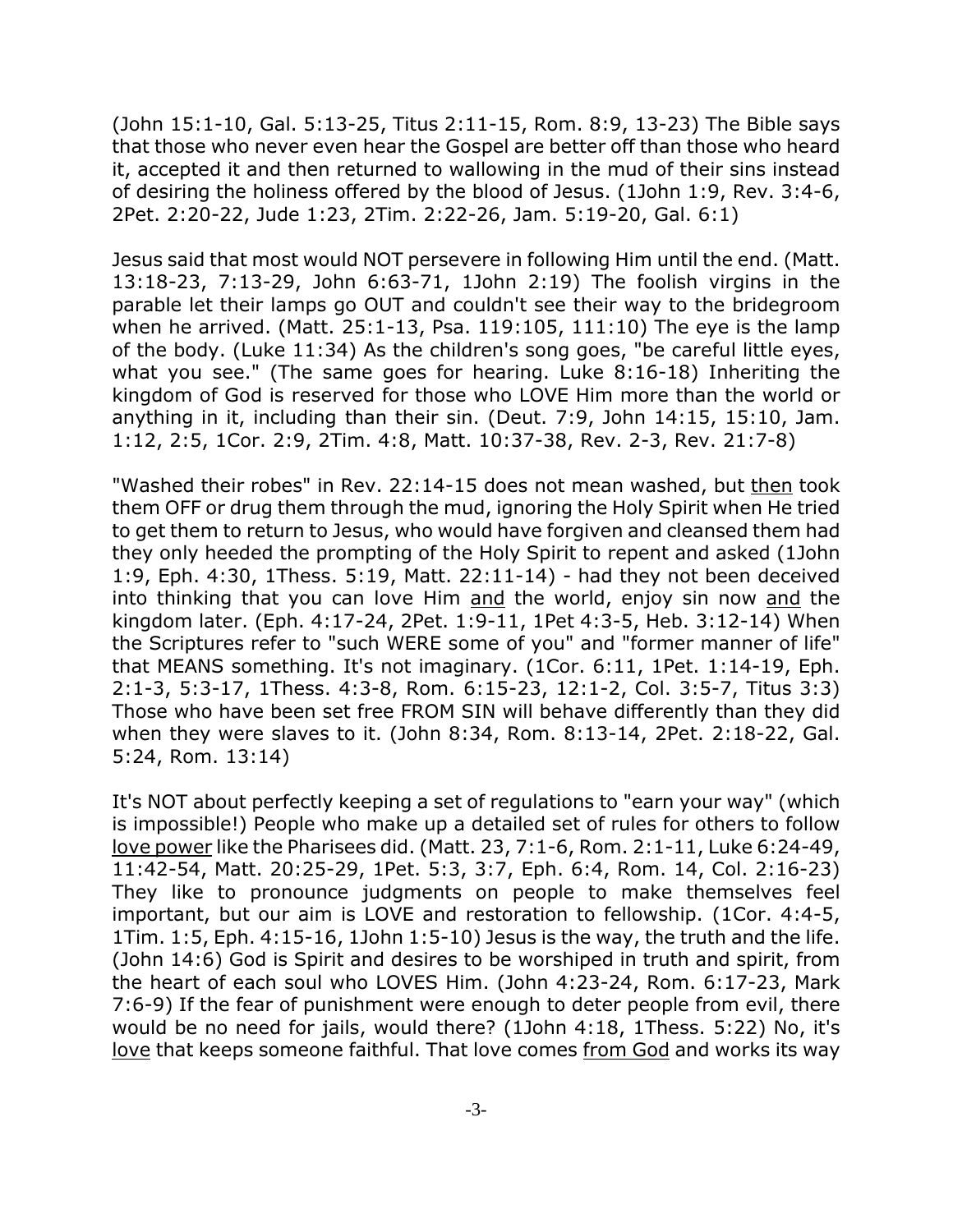out through those who are saved. (1John 4:8-13, Jam. 1:17-27, 13-16, Phil. 2:12-16, 2Cor. 5:14-15, 2Tim. 2:3-7, 1Cor. 16:22, 1Pet. 1:8-9, also notice what precedes it in 1Pet. 1:6-7.)

We're to examine OURSELVES in the light of the Scriptures (the normal Bible, not an edited version published to support a particular set of beliefs, to "spin" the truth to fit them). We who believe are being TESTED to see what we're made of. Is our true character pure gold or silver, or mostly dross? Will we allow our Savior to purify us through trial? (Rev. 3:18-19, 1Pet. 1:6-7, Jam. 1:2-3, 12, Rev. 3:10-13, Jer. 6:27-30, Isa. 48:10-11) Do we want to give God our BEST or leftovers? Do we BELIEVE it when we read that God considers those who love the world (not in the context of saving them, but their fallen ways) to be His enemies? (Jam. 4:4-7, 1John 2:15-17, John 15:18-21, 1John 3:12-13, 4:5-6) He gives grace (including mercy and the power to resist temptation) to the humble. (1Pet. 5:6-11, Isa. 2:10-19, Rev. 6:15-17)

*There are six things that the LORD hates, seven that are an abomination to him: haughty eyes, a lying tongue, and hands that shed innocent blood, a heart that devises wicked plans, feet that make haste to run to evil, a false witness who breathes out lies, and one who sows discord among brothers. My son, keep your father's commandment, and forsake not your mother's teaching. Bind them on your heart always; tie them around your neck. When you walk, they will lead you; when you lie down, they will watch over you; and when you awake, they will talk with you. For the commandment is a lamp and the teaching a light, and the reproofs of discipline are the way of life, Proverbs 6:16-23* (Also see Matt. 18:7-9.)

*You adulterous people! Do you not know that friendship with the world is enmity with God? Therefore whoever wishes to be a friend of the world makes himself an enemy of God. Or do you suppose it is to no purpose that the Scripture says, "He yearns jealously over the spirit that he has made to dwell in us"? But he gives more grace. Therefore it says, "God opposes the proud, but gives grace to the humble." Submit yourselves therefore to God. Resist the devil, and he will flee from you. Draw near to God, and he will draw near to you. Cleanse your hands, you sinners, and purify your hearts, you doubleminded. Be wretched and mourn and weep. Let your laughter be turned to mourning and your joy to gloom. Humble yourselves before the Lord, and he will exalt you. James 4:4-10*

*Do you not know that in a race all the runners run, but only one receives the prize? So run that you may obtain it. Every athlete exercises self-control in all things. They do it to receive a perishable wreath, but we an imperishable. So*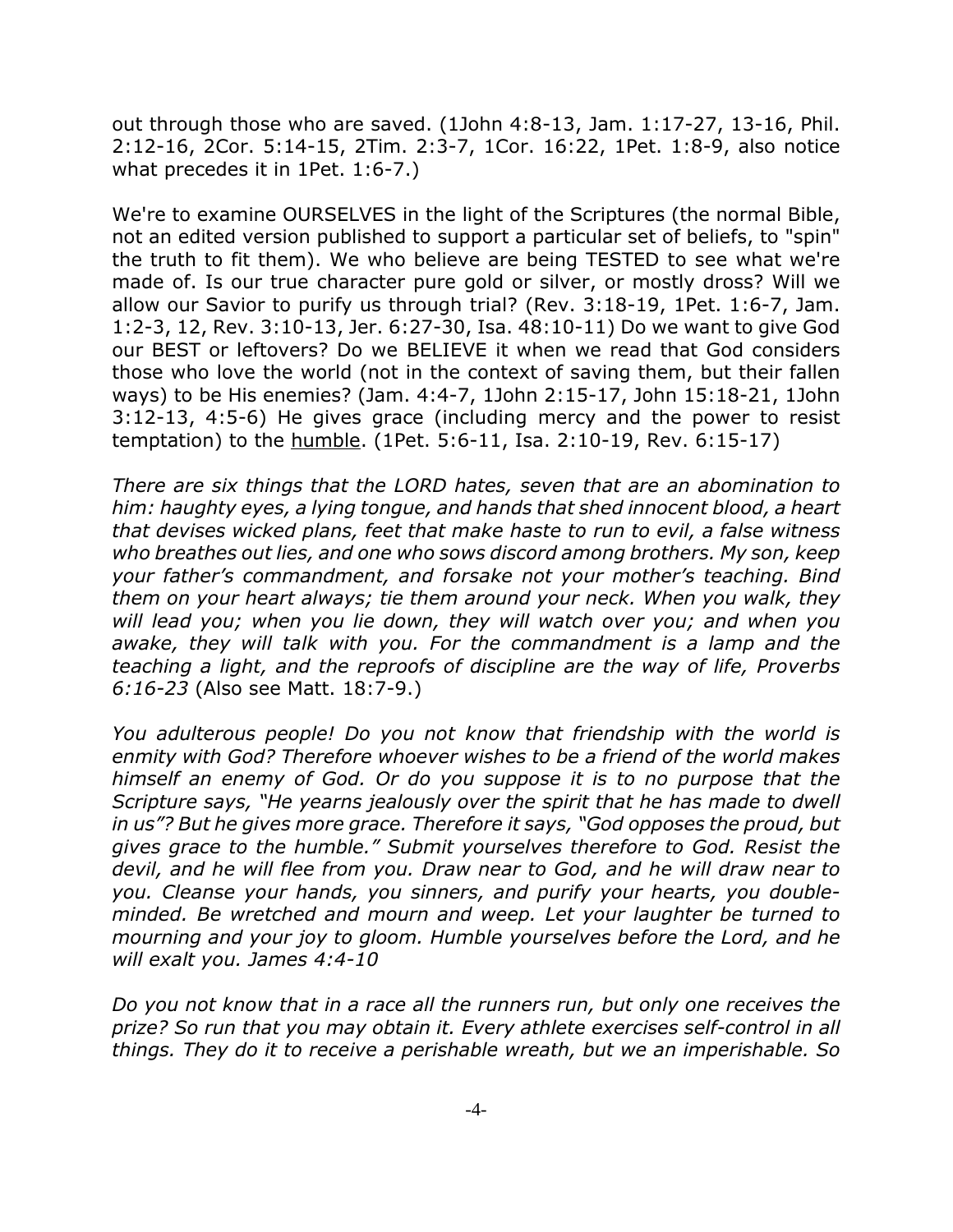*I do not run aimlessly; I do not box as one beating the air. But I discipline my body and keep it under control, lest after preaching to others I myself should be disqualified. For I do not want you to be unaware, brothers, that our fathers were all under the cloud, and all passed through the sea, and all were baptized into Moses in the cloud and in the sea, and all ate the same spiritual food, and all drank the same spiritual drink. For they drank from the spiritual Rock that followed them, and the Rock was Christ. Nevertheless, with most of them God was not pleased, for they were overthrown in the wilderness. Now these things took place as examples for us, that we might not desire evil as they did. Do not be idolaters as some of them were; as it is written, "The people sat down to eat and drink and rose up to play." We must not indulge in sexual immorality as some of them did, and twenty-three thousand fell in a single day. We must not put Christ to the test, as some of them did and were destroyed by serpents, nor grumble, as some of them did and were destroyed by the Destroyer. Now these things happened to them as an example, but they were written down for our instruction, on whom the end of the ages has come. Therefore let anyone who thinks that he stands take heed lest he fall. No temptation has overtaken you that is not common to man. God is faithful, and he will not let you be tempted beyond your ability, but with the temptation he will also provide the way of escape, that you may be able to endure it. 1 Corinthians 9:24-10:13*

We're told not to harden our hearts, but instead, we should yield to God (not just for a moment, but steadfastly, by dying to self and living to Christ day by day, by the power of the Spirit who dwells in those who are born again). (Heb. 3:12-14, 5-6, 7-11, 6:11-12, 10:23-31, Rev. 2:25-27, 3:11, Matt. 16:24-27, 2Cor. 4:7-11, 1Pet. 2:21, Heb. 13:13, John 3:3-8, Eph. 2:22, 2Tim. 1:13-14, 1Thess. 4:7-8, 1Cor. 3:16-17, Rom. 8:9-11, Gal. 5:16-25) He didn't force us to believe, and He doesn't force us to obey Him. If He were going to do that, then He wouldn't have given angels free will, either, and Eve would not and could not have been tempted by Satan. We make our own choice, using His GIFT of free will. He DRAWS us, not DRAGS us. (John 6:65-71) He doesn't cast us out or LOSE us (John 6:37-39), but we are free to go if we insist upon it (but not until we have "succeeded" in putting out the lamp of faith by prolonged, persistent quenching the Spirit, such that we no longer hear Him, the Giver of faith and thus, no longer believe - Rom. 10:17, Heb. 3:12-14, Eph. 2:8-10).

God could have made robots if He wanted to, but that wasn't what He did, in His sovereignty, according to HIS will (not according to what He "has" to do by OUR definition of sovereignty). Robots do not love. They can be programmed to simulate love, but it's not genuine. Although that would have saved God a LOT of pain and anguish, He is always true to His nature--He IS truth. (Gen. 6:5-6, Isa. 52:13-53:12, John 14:6, Rev. 19:11-16, Rom. 3:1-8, 2Tim. 2:11-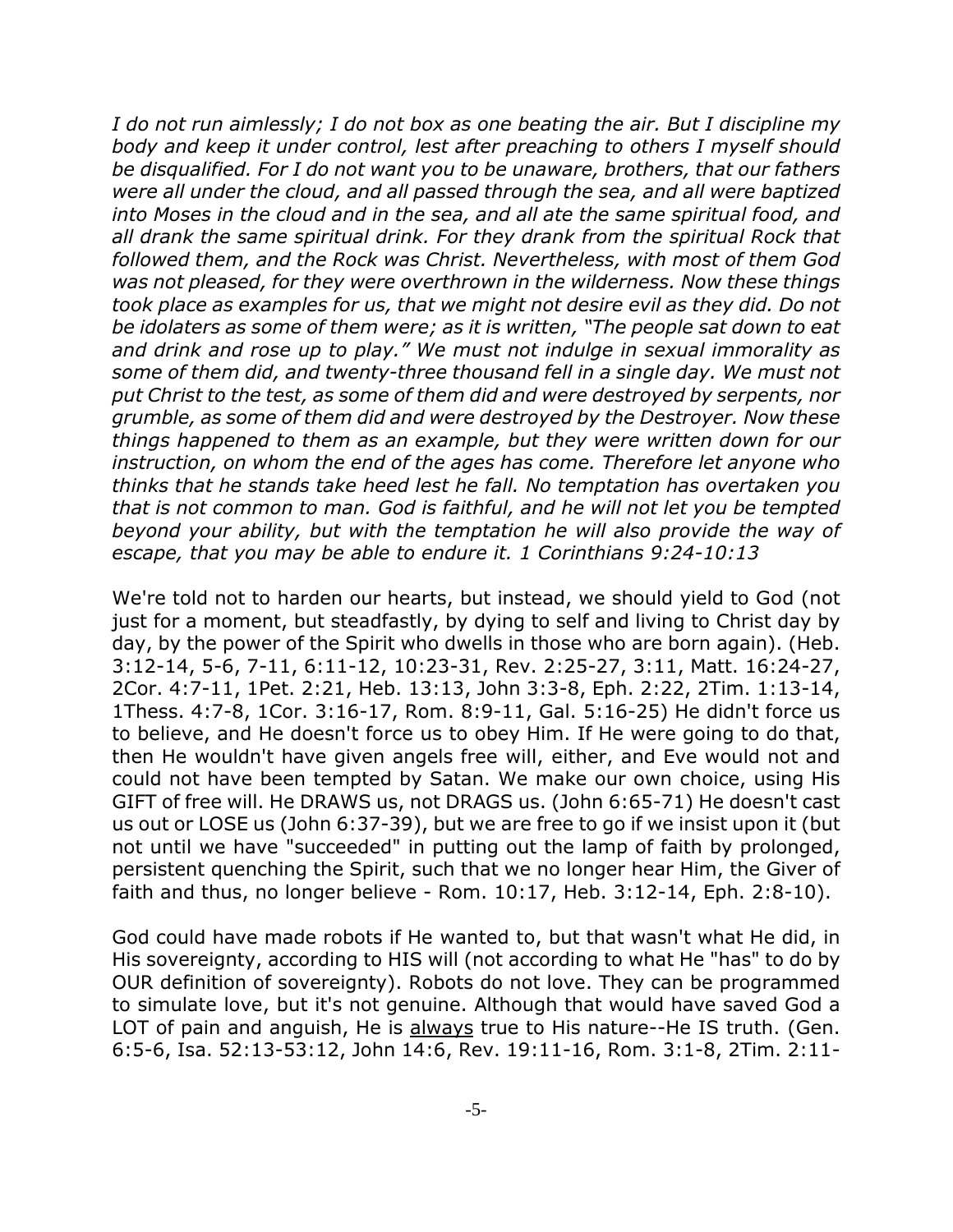13) We choose who we will BELIEVE, follow and serve. (Josh. 24:15, John 10:27, Gen. 3, John 8:44) Will we listen to and love (and therefore obey) God (John 14:15-26, 15:8-10, 1John 5:3, 3:24) or will we listen to people God warned us about telling us what we love hearing--that Jesus died so that we would be free to revel in the filth of the world now and enter the kingdom later (no repentance required ever at any time)? (Luke 6:43-49) Paul explained what our attitude should be in Phil. 3:8-21.

Will we follow Jesus on the narrow, difficult path, or deceivers on the broad, easy path? (Matt. 7:13-27, 2Tim. 3:12-17, 2Pet. 3:14-18) Some will enter "as through the fire" with loss of reward, but some who fully expected to enter in will be told "I don't know you." (1Cor. 3:10-20, Matt. 25:11-13, 7:21-23, Luke 13:24-30) They SAID they believed with their mouths, but their hearts proved them to be liars. (Rom. 10:10, Mark 7:20-23, 1John 1:5-2:6, 1John 3:8-10) Is it worth taking that kind of chance to "live it up" now? Did the prodigal son think it was worth it that he spent his inheritance on worthless living? (Luke 15:11-32) Did Esau regret selling his firstborn inheritance to his brother for a bowl of soup? (Gen. 25:29-34, 27:34-38, Heb. 12:16-17, 22-29) Those with the "faith of Abraham" act upon it like those in the "giants of faith hall of fame" in Heb. 11 (also see Jam. 2:18-26 - "walking in the steps of faith of Abraham" requires taking steps like he did - Rom. 4:12 - empty words are not enough). (Matt. 3:7-12)

*These are waterless springs and mists driven by a storm. For them the gloom of utter darkness has been reserved. For, speaking loud boasts of folly, they entice by sensual passions of the flesh those who are barely escaping from those who live in error. They promise them freedom, but they themselves are slaves of corruption. For whatever overcomes a person, to that he is enslaved. For if, after they have escaped the defilements of the world through the knowledge of our Lord and Savior Jesus Christ, they are again entangled in them and overcome, the last state has become worse for them than the first. For it would have been better for them never to have known the way of righteousness than after knowing it to turn back from the holy commandment delivered to them. What the true proverb says has happened to them: "The dog returns to its own vomit, and the sow, after washing herself, returns to wallow in the mire." 2 Peter 2:17-22*

*For if we go on sinning deliberately after receiving the knowledge of the truth, there no longer remains a sacrifice for sins, but a fearful expectation of judgment, and a fury of fire that will consume the adversaries. Anyone who has set aside the law of Moses dies without mercy on the evidence of two or three witnesses. How much worse punishment, do you think, will be deserved by the*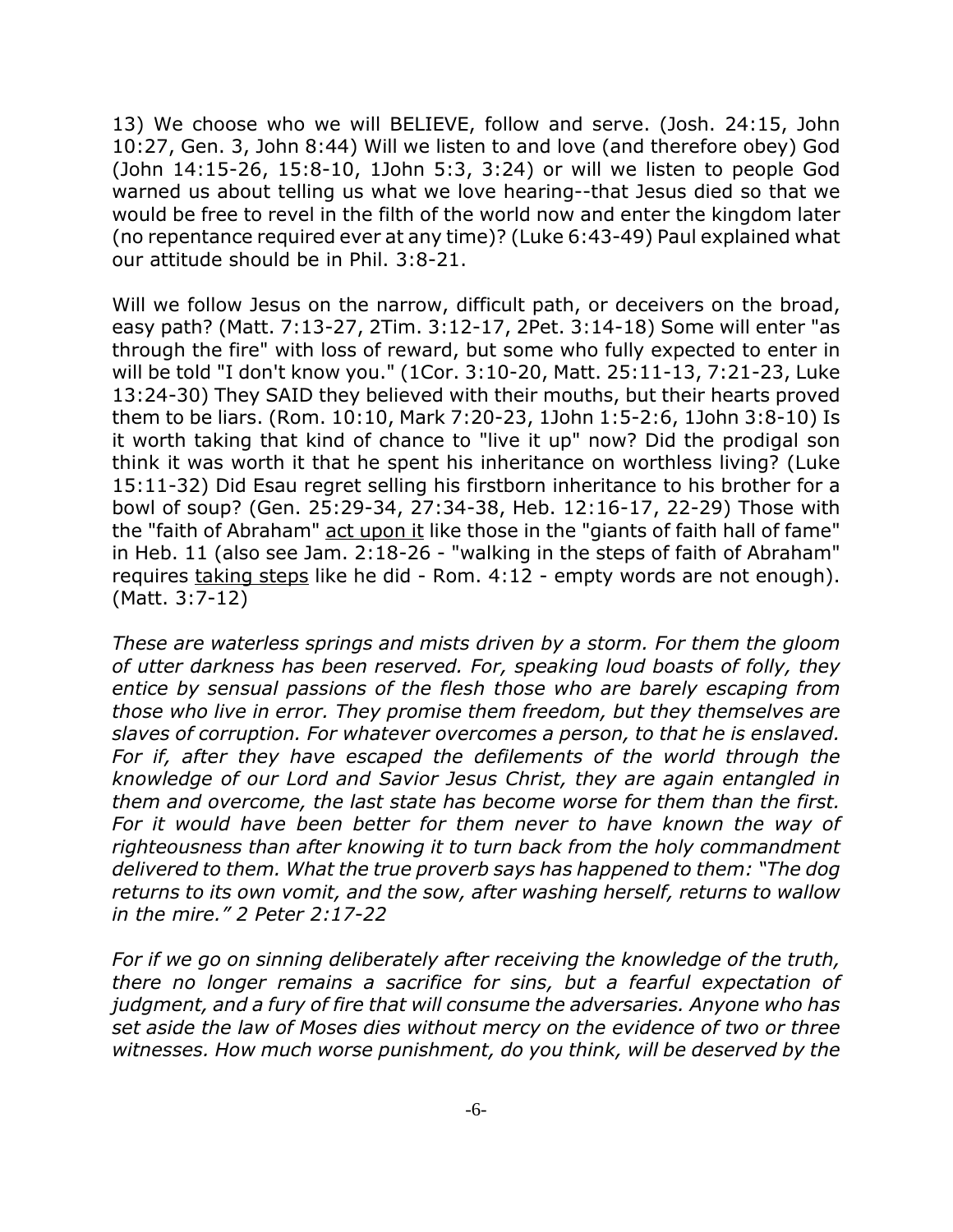*one who has trampled underfoot the Son of God, and has profaned the blood of the covenant by which he was sanctified, and has outraged the Spirit of grace? For we know him who said, "Vengeance is mine; I will repay." And again, "The Lord will judge his people." It is a fearful thing to fall into the hands of the living God. But recall the former days when, after you were enlightened, you endured a hard struggle with sufferings, sometimes being publicly exposed to reproach and affliction, and sometimes being partners with those so treated. For you had compassion on those in prison, and you joyfully accepted the plundering of your property, since you knew that you yourselves had a better possession and an abiding one. Therefore do not throw away your confidence, which has a great reward. For you have need of endurance, so that when you have done the will of God you may receive what is promised. For, "Yet a little while, and the coming one will come and will not delay; but my righteous one shall live by faith, and if he shrinks back, my soul has no pleasure in him." But we are not of those who shrink back and are destroyed, but of those who have faith and preserve their souls. Hebrews 10:26-39*

*Strive for peace with everyone, and for the holiness without which no one will see the Lord. See to it that no one fails to obtain the grace of God; that no "root of bitterness" springs up and causes trouble, and by it many become defiled; that no one is sexually immoral or unholy like Esau, who sold his birthright for a single meal. For you know that afterward, when he desired to inherit the blessing, he was rejected, for he found no chance to repent, though he sought it with tears. Hebrews 12:14-17*

*See that you do not refuse him who is speaking. For if they did not escape when they refused him who warned them on earth, much less will we escape if we reject him who warns from heaven. At that time his voice shook the earth, but now he has promised, "Yet once more I will shake not only the earth but also the heavens." This phrase, "Yet once more," indicates the removal of things that are shaken—that is, things that have been made—in order that the things that cannot be shaken may remain. Therefore let us be grateful for receiving a kingdom that cannot be shaken, and thus let us offer to God acceptable worship, with reverence and awe, for our God is a consuming fire. Hebrews 12:25-29*

*Take care, brothers, lest there be in any of you an evil, unbelieving heart, leading you to fall away from the living God. But exhort one another every day, as long as it is called "today," that none of you may be hardened by the deceitfulness of sin. For we have come to share in Christ, if indeed we hold our original confidence firm to the end. Hebrews 3:12-14 Take care, brothers, lest there be in any of you an evil, unbelieving heart, leading you to fall away from*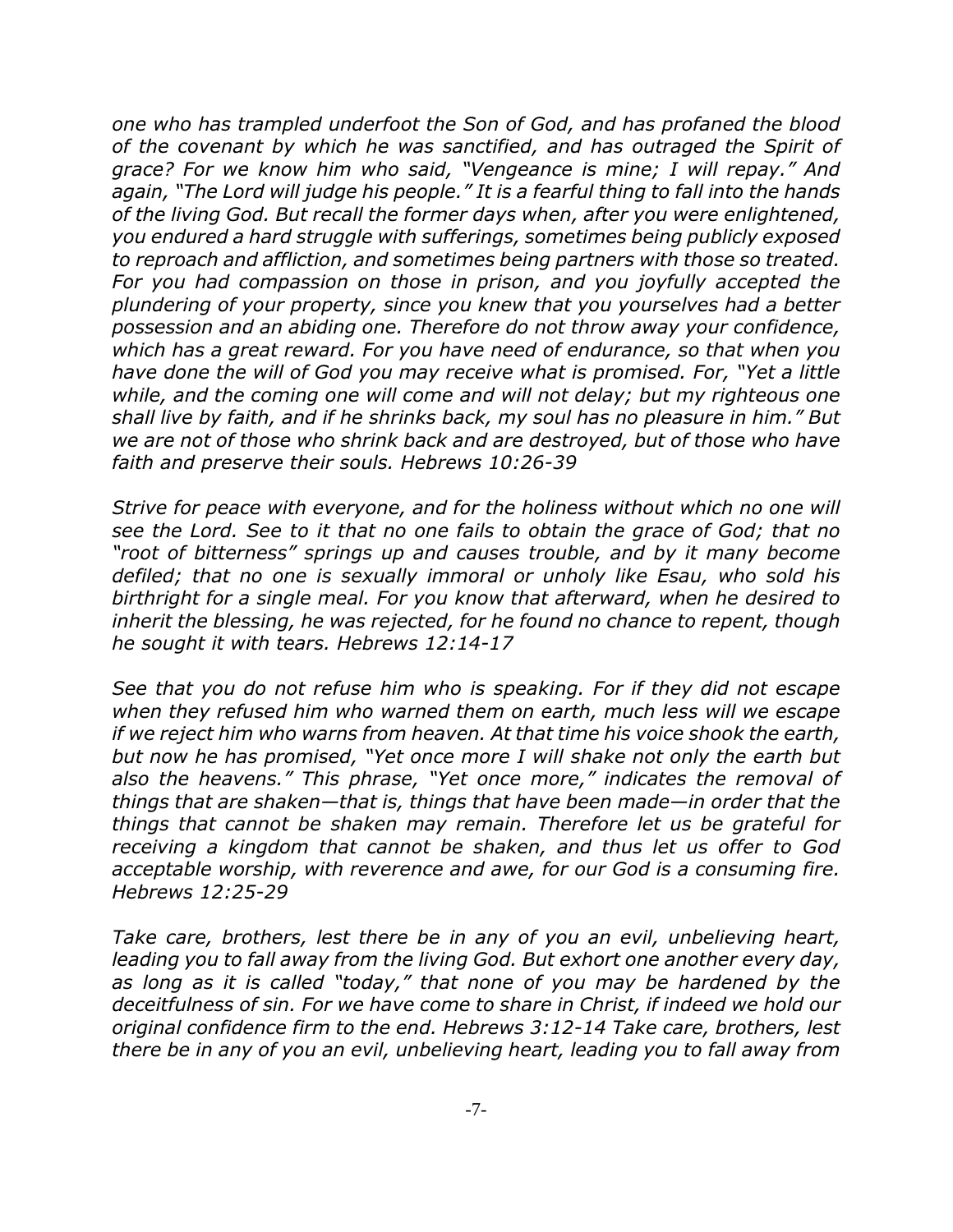*the living God. But exhort one another every day, as long as it is called "today," that none of you may be hardened by the deceitfulness of sin. For we have come to share in Christ, if indeed we hold our original confidence firm to the end. Hebrews 3:12-14*

God is not putting this up for discussion. He is God and we are not. Grace is NOT a license to "sin boldly." It's how God provides us with HIS power to overcome our old sinful flesh for the remainder of the time we live in it after coming to the knowledge of the truth (after being washed clean and forgiven because of Jesus' one sacrifice). (Rom. 6, 7:4-6, 8:5-19, Col. 3:2-11, 23-25, Heb. 9:24-26, 10:26-27, 1Pet. 4:1-5) He protects those who abide (willingly, faithfully) in Him from the evil one. (John 15:1-17, 1John 5:18) We put on HIS armor and overcome by HIS power. (Eph. 6:10-20) When He returns, it will be to JUDGE the disobedient. (Heb. 9:27-28, 4:12-13, Rom. 14:12, 2Cor. 5:10, 1Pet. 4:17-19, Eph. 5:6, Rev. 22:12)

*Who has first given to me, that I should repay him? Whatever is under the whole heaven is mine. Job 41:11*

*You turn things upside down! Shall the potter be regarded as the clay, that the thing made should say of its maker, "He did not make me"; or the thing formed say of him who formed it, "He has no understanding"? Isaiah 29:16*

*But who are you, O man, to answer back to God? Will what is molded say to its molder, "Why have you made me like this?" Romans 9:20*

*Do you thus repay the LORD, you foolish and senseless people? Is not he your father, who created you, who made you and established you? Deuteronomy 32:6*

*See now that I, even I, am he, and there is no god beside me; I kill and I make alive; I wound and I heal; and there is none that can deliver out of my hand. For I lift up my hand to heaven and swear, As I live forever, if I sharpen my flashing sword and my hand takes hold on judgment, I will take vengeance on my adversaries and will repay those who hate me. Deuteronomy 32:39-41*

*O LORD, God of vengeance, O God of vengeance, shine forth! Rise up, O judge of the earth; repay to the proud what they deserve! O LORD, how long shall the wicked, how long shall the wicked exult? They pour out their arrogant words; all the evildoers boast. They crush your people, O LORD, and afflict your heritage. They kill the widow and the sojourner, and murder the fatherless; and they say, "The LORD does not see; the God of Jacob does not perceive."*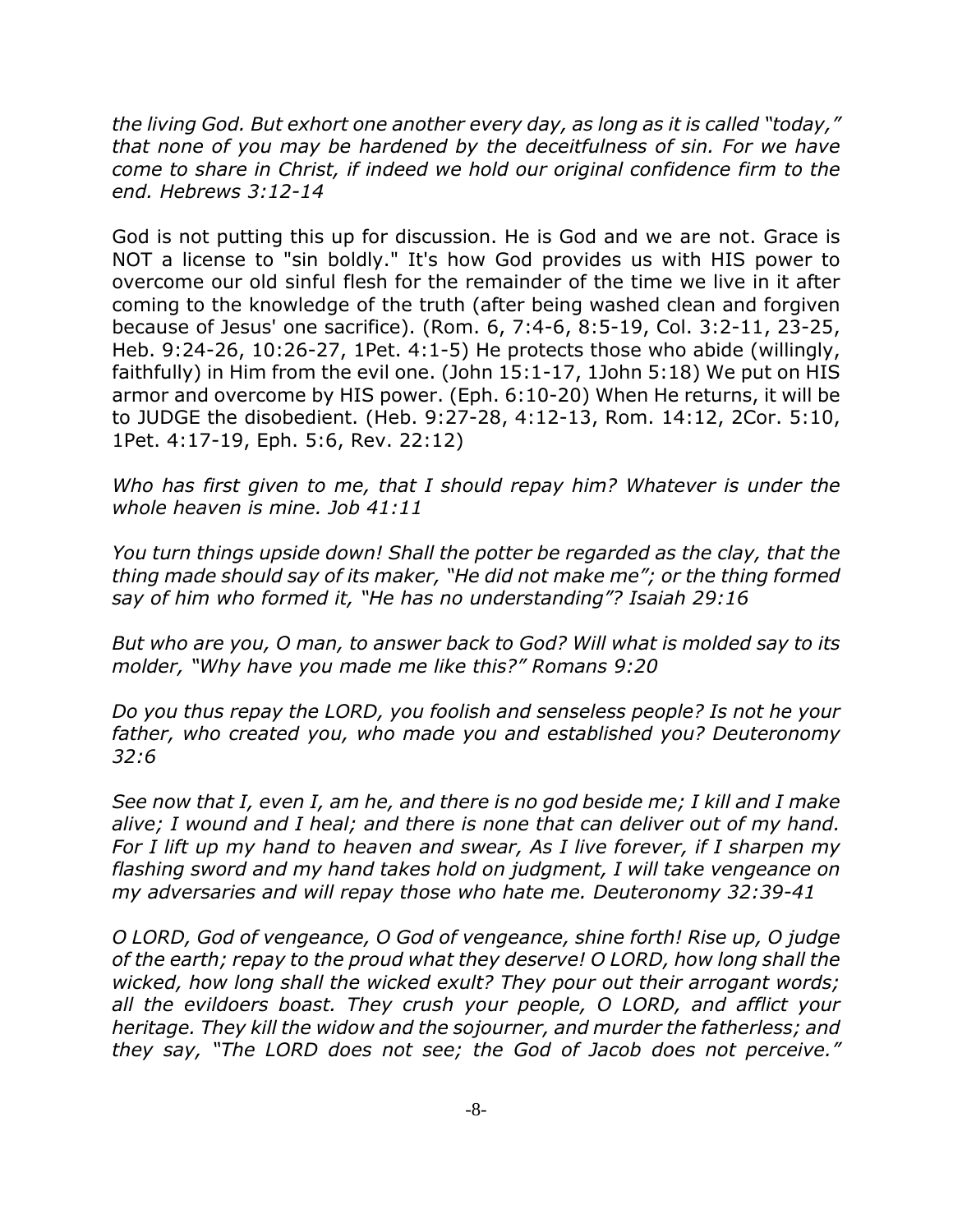*Understand, O dullest of the people! Fools, when will you be wise? He who planted the ear, does he not hear? He who formed the eye, does he not see? He who disciplines the nations, does he not rebuke? He who teaches man knowledge—the LORD—knows the thoughts of man, that they are but a breath. Blessed is the man whom you discipline, O LORD, and whom you teach out of your law, to give him rest from days of trouble, until a pit is dug for the wicked. For the LORD will not forsake his people; he will not abandon his heritage; for justice will return to the righteous, and all the upright in heart will follow it. Who rises up for me against the wicked? Who stands up for me against evildoers? If the LORD had not been my help, my soul would soon have lived in the land of silence. When I thought, "My foot slips," your steadfast love, O LORD, held me up. When the cares of my heart are many, your consolations cheer my soul. Can wicked rulers be allied with you, those who frame injustice by statute? They band together against the life of the righteous and condemn the innocent to death. But the LORD has become my stronghold, and my God the rock of my refuge. He will bring back on them their iniquity and wipe them out for their wickedness; the LORD our God will wipe them out. Psalm 94:1-23*

*He put on righteousness as a breastplate, and a helmet of salvation on his head; he put on garments of vengeance for clothing, and wrapped himself in zeal as a cloak. According to their deeds, so will he repay, wrath to his adversaries, repayment to his enemies; to the coastlands he will render repayment. So they shall fear the name of the LORD from the west, and his glory from the rising of the sun; for he will come like a rushing stream, which the wind of the LORD drives. "And a Redeemer will come to Zion, to those in Jacob who turn from transgression," declares the LORD. Isaiah 59:17-20*

Written by Tricia Berg, (October 2018), 10 pp. inc. digital scrapbook layout If you have been blessed by this article, you are free to share but do not claim as your own or sell, and do not make modifications and attribute them to me. You can download as many free pdf devotional articles as you wish from my blog: http://layoutfortoday.blogspot.com/ (The most recent articles are at the bottom of the page after you click on the "free pdf downloads" link.) You can also read this article there, where the Bible verses should pop up when you hover over the cites.